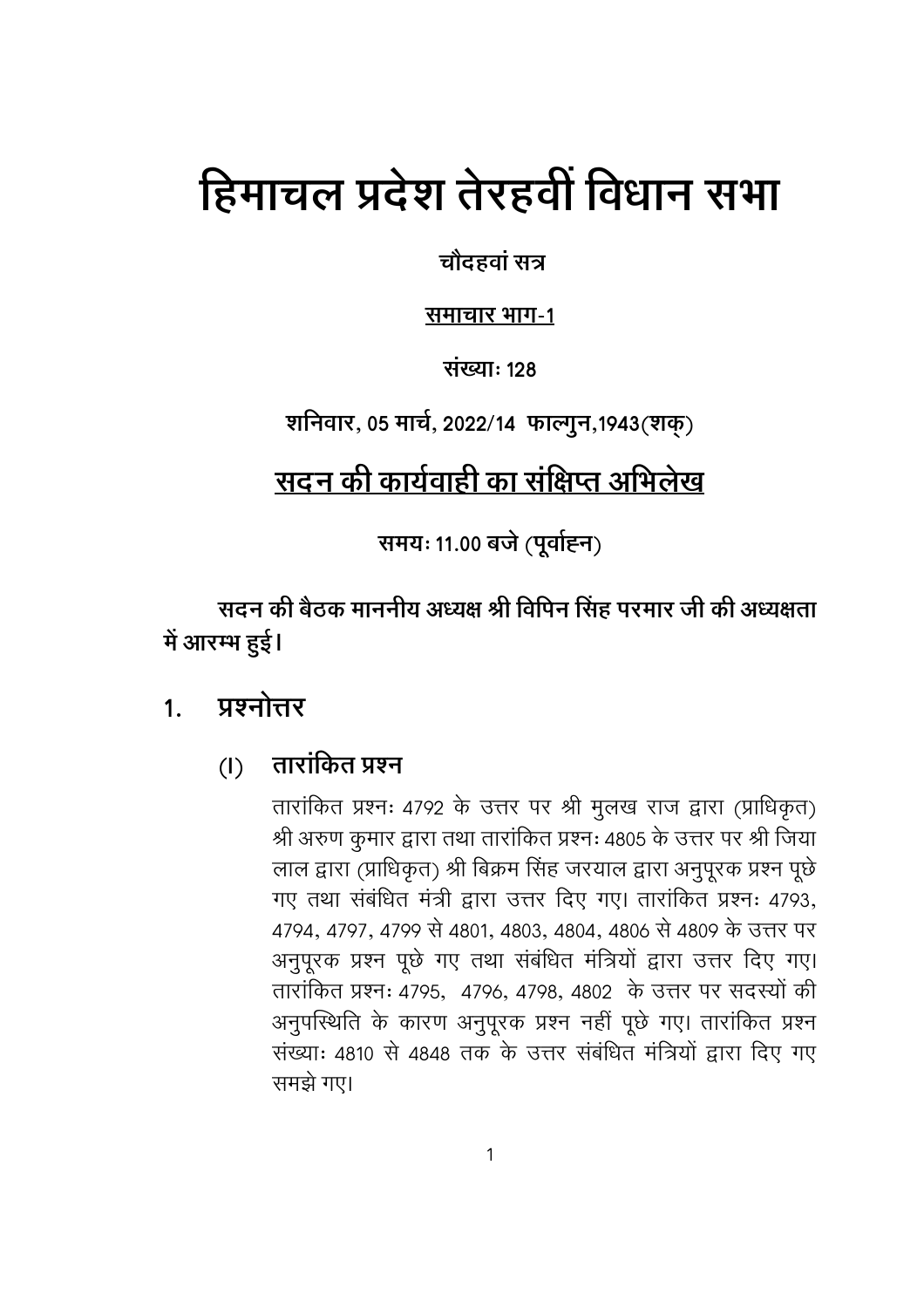# **(II) 1- D**

अतारांकित प्रश्न संख्याः १९४७ से १९७७ तक के उत्तर सभा पटल पर रखे गए।

## <u>व्यवस्था का प्रश्न</u>

**श्री विक्रमादित्य सिंह, सदस्य** ने व्यवस्था के प्रश्न का हवाला देते हुए मामला उठाया कि राज्यपाल महोदय के अभिभाषण पर हुई चर्चा के दौरान उनके पिता एवं भूतपूर्व मुख्य मंत्री स्वर्गीय श्री वीरभद्र सिंह जी के बारे में किसी मंत्री द्वारा टिका-टिप्पणी की गई जोकि बिल्कुल भी उचित नहीं थी।

**श्री राकेश पठानिया, वन मंत्री ने श्री विक्रमादित्य सिंह, संदस्य को कहा कि वे** जिस मंत्री के बारे में बात कर रहे हैं उनका नाम और उनके द्वारा कही गई बात के बारे में सदन में खुलकर बोलें।

**श्री मुकेश ओग्नेहोत्री, नेता प्रतिपक्ष** ने माननीय मंत्री द्वारा स्वगीय श्री वीरभद्र सिंह जी के बारे में की गई टिप्पणी पर खेद व्यक्त करते हुए कहा कि जो व्यक्ति इस दुनिया में नहीं है, उनके बारे में भविष्य में इस सदन में कोई टिप्पणी न की जाए।

**माननीय मुख्य मंत्री ने कहा** कि किसी के प्रति किसी भी प्रकार की टिप्पणी करते समय दोनों पक्षों के सदस्यों द्वारा संयम रखा जाना चाहिए क्योंकि जब किसी एक व्यक्ति द्वारा किसी दूसरे की भावना को ठेस पहुंचाई जाती है तो प्रतिक्रिया-स्वरूप दूसरा पक्ष भी वैसा ही करता है जोकि दुर्भाग्यपूर्ण है।

### <u>2. कागजात सभा पटल पर</u>

श्री जय राम ठाकुर, मुख्य मन्त्री ने भारत के संविधान के अनुच्छेद 243-1 व 243-Y की धारा-98(1) के अन्तर्गत हिमाचल प्रदेश राज्य वित्त आयोग का छठा अंतरिम प्रतिवेदन, वर्ष 2022-2023 की प्रति सभा पटल पर रखी।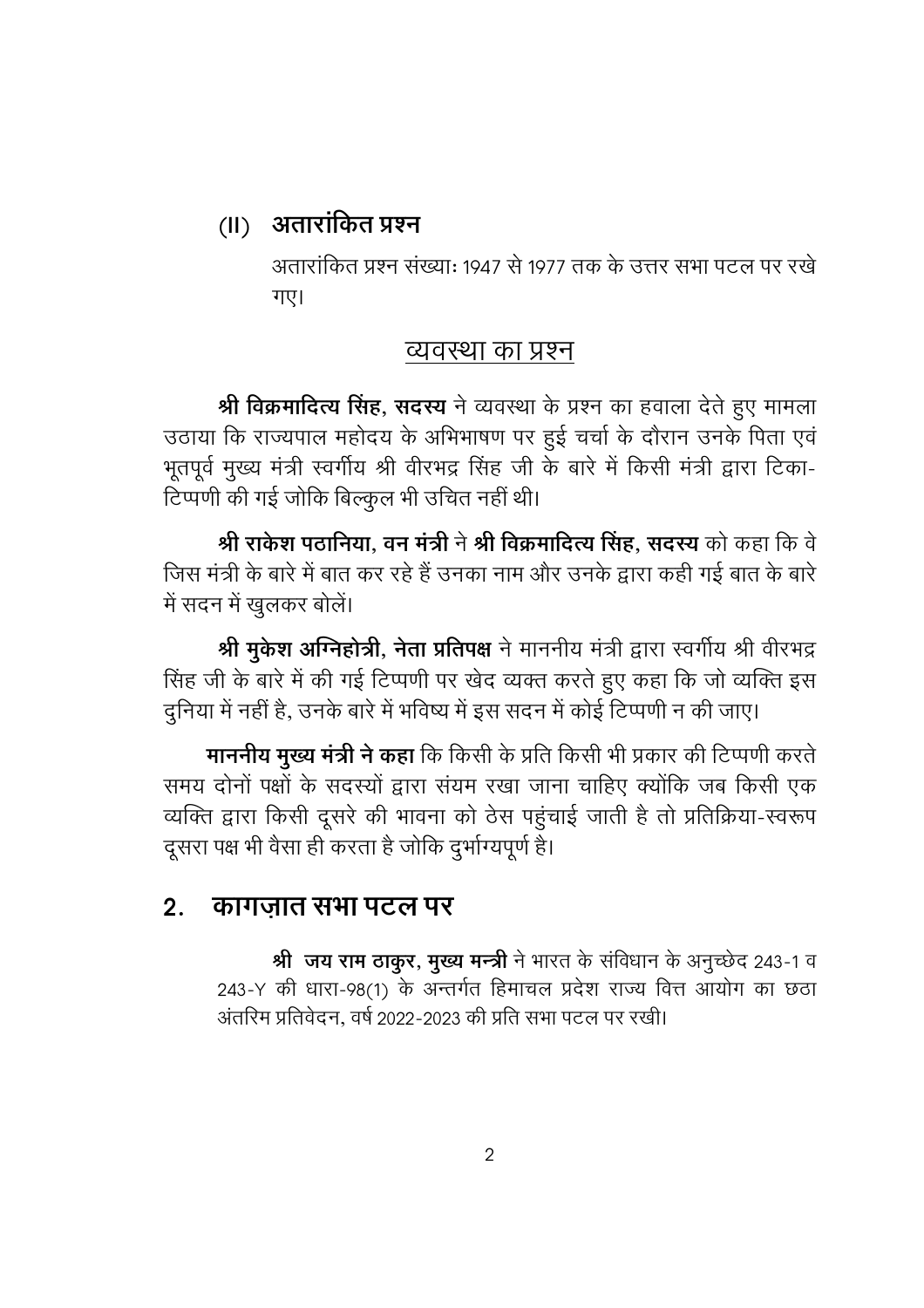# <u>3. सदन की समितियों के प्रतिवेदन</u>

**श्री बलबीर सिंह, सभापति, कल्याण समिति** (वर्ष 2021-22) ने समिति के निम्न प्रतिवेदनों की एक-एक प्रति सभा में उपस्थापित की तथा सदन के पटल पर ररवी:-

- (i) समिति का 41वां कार्रवाई प्रतिवेदन (तेरहवीं विधान सभा) जोकि समिति के 23वें मुल प्रतिवेदन (तेरहवीं विधान सभा) (वर्ष 2019-20) में अन्तर्विष्ट सिफारिशों पर आधारित तथा सामाजिक न्याय एवं अधिकारित विभाग के अन्तर्गत अनुसूचित जाति विकास कार्यक्रम (SCDP) से सम्बन्धित है;
- (ii) समिति का 42वां कार्रवाई प्रतिवेदन (तेरहवीं विधान सभा) जोकि समिति के 37वें मूल प्रतिवेदन (तेरहवीं विधान सभा) (वर्ष 2017-18) में अन्तर्विष्ट सिफारिशों पर आधारित तथा सामाजिक न्याय एवं अधिकारित विभाग के अन्तर्गत "मुख्यमन्त्री आदर्श ग्राम योजना" से सम्बन्धित है; और
- (iii) समिति के 14वें मूल प्रतिवेदन (तेरहवीं विधान सभा) (वर्ष 2019-20) में अन्तर्विष्ट सिफारिशों पर बना 27वां कार्रवाई प्रतिवेदन (तेरहवीं विधान सभा) (वर्ष 2020-21) में निहित सिफारिशों पर सरकार द्वारा कृत कार्रवाई पर आधारित अग्रेत्तर कार्रवाई विवरण जोकि सामाजिक न्याय एवं अधिकारिता विभाग से सम्बन्धित है।

# मुख्य मंत्री द्वारा वक्तव्य

**माननीय मुख्य मंत्री** ने यूक्रेन में फंसे भारतीयों को सुरक्षित स्वदेश वापिस लाने हेतु चलाये जा रहे अभियान "ऑपरेशन गंगा" के बारे में वस्तुस्थिति स्पष्ट करते हुए सदन में वक्तव्य दिया।

**श्रीमती आशा कुमारी, सदस्या** ने जानकारी चाही कि जो बच्चे स्पेशली सुमी और खारकीव में फंसे हुए हैं उनके लिए बात चली थी कि रशियन्ज़ उन्हें सेफ पैसेज़ देने के लिए एक कॉरिडोर क्रिएट करेंगे. क्या वह कॉरिडोर क्रिएट हो पाया है?

**माननीय मुख्य मंत्री** ने बताया कि केन्द्र सरकार रूस और यूक्रेन के साथ बार-बार मामला उठा रही है तथा विदेश मंत्रालय भी लगातार प्रयासरत्त है कि हमारे भारत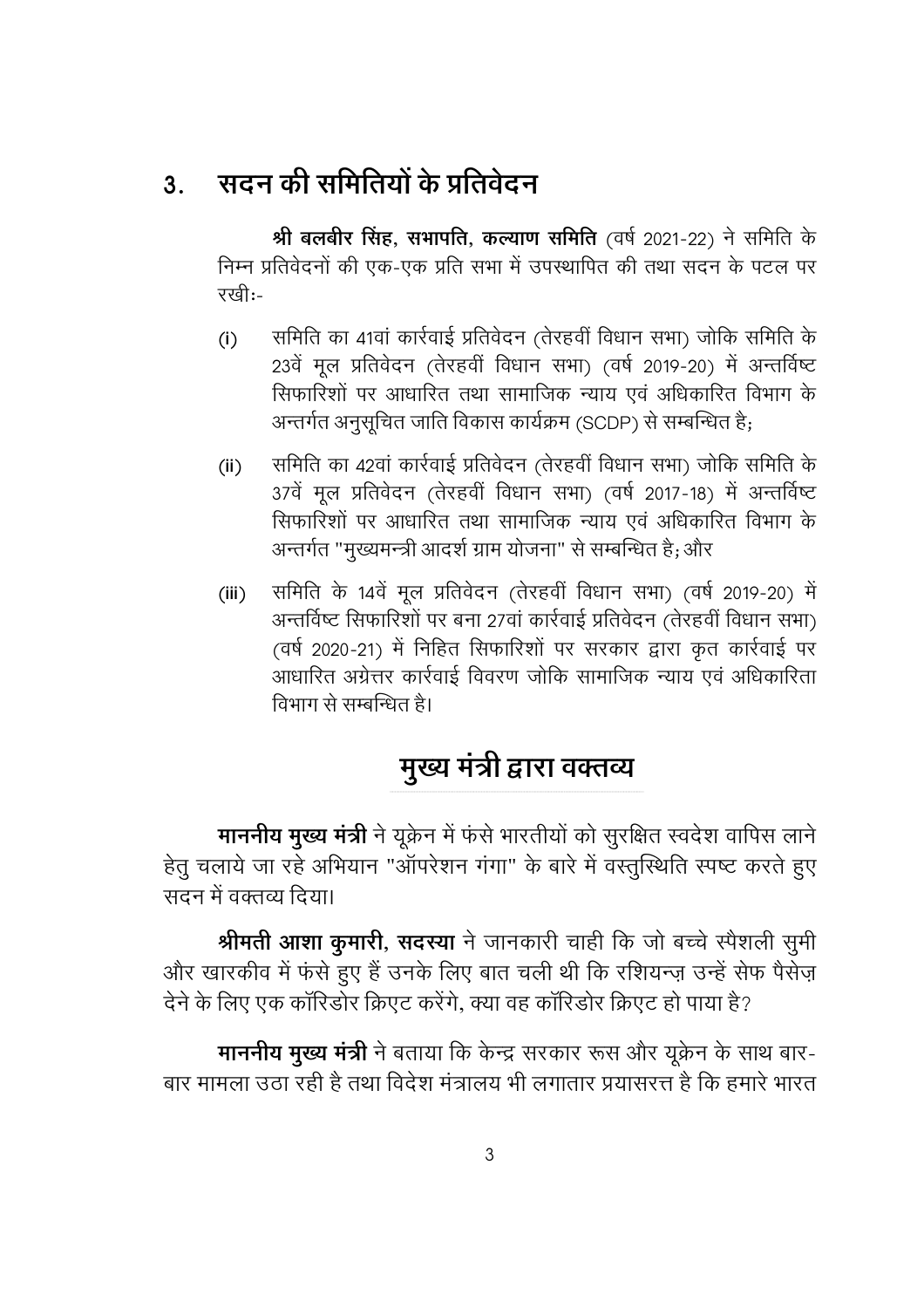का एक-एक नागरिक चाहे उसमें बच्चे हैं या कोई अन्य लोग जो वहां पर व्यवसाय करने के लिए गए हैं, उनकी सुरक्षित वतन वापसी हो।

#### वित्तीय वर्ष 2022-2023 के लिए बजट अनुमान - सामान्य चर्चा  $\boldsymbol{4}$ . निम्नलिखित ने चर्चा में भाग लिया -

1. श्री मुकेश अग्निहोत्री, नेता प्रतिपक्ष

श्री मुकेश अग्निहोत्री, नेता प्रतिपक्ष द्वारा चर्चा करते समय टिप्पणी करने पर कि आप 31 मार्च, 2022 तक 70 हजार करोड़ रुपये का कर्ज़ा लेने वाले मुख्य मंत्री होंगे, पर **माननीय मुख्य मंत्री** ने आपत्ति व्यक्त करते हुए नेता प्रतिपक्ष को सदन में तथ्यों पर आधारित बोलने हेतू कहा।

(1.05 बजे अपराह्न सदन की बैठक भोजनावकाश के लिए 02.00 बजे अपराह्न तक स्थगित हुई।)

(भोजनावकाश के उपरान्त 02.15 बजे अपराह्न सदन की बैठक माननीय अध्यक्ष, श्री विपिन सिंह परमार की अध्यक्षता में पुनः आरम्भ हुई।)

आगे चर्चा जारी-

२. श्री राकेश जम्वाल

(2.25 बजे अपराह्न माननीय उपाध्यक्ष पदासीन हुए।)

### व्यवस्था का प्रश्न

श्री राम लाल ठाकुर, सदस्य ने व्यवस्था के प्रश्न का हवाला देते हुए बजट पर चल रही महत्वपूर्ण चर्चा के दौरान अधिकारी दीर्घा में किसी भी वरिष्ठ अधिकारी के उपस्थित न रहने बारे उपाध्यक्ष महोदय का ध्यान आकर्षित किया।

### 3. श्री सूभाष ठाकुर

श्री राम लाल ठाकुर, सदस्य ने पुनः उपाध्यक्ष महोदय का ध्यान अधिकारी दीर्घा में अभी तक भी किसी वरिष्ठ अधिकारी के उपस्थित न होने बारे आकर्षित किया तथा इस संबंध में कोई व्यवस्था देने हेतु भी आग्रह किया।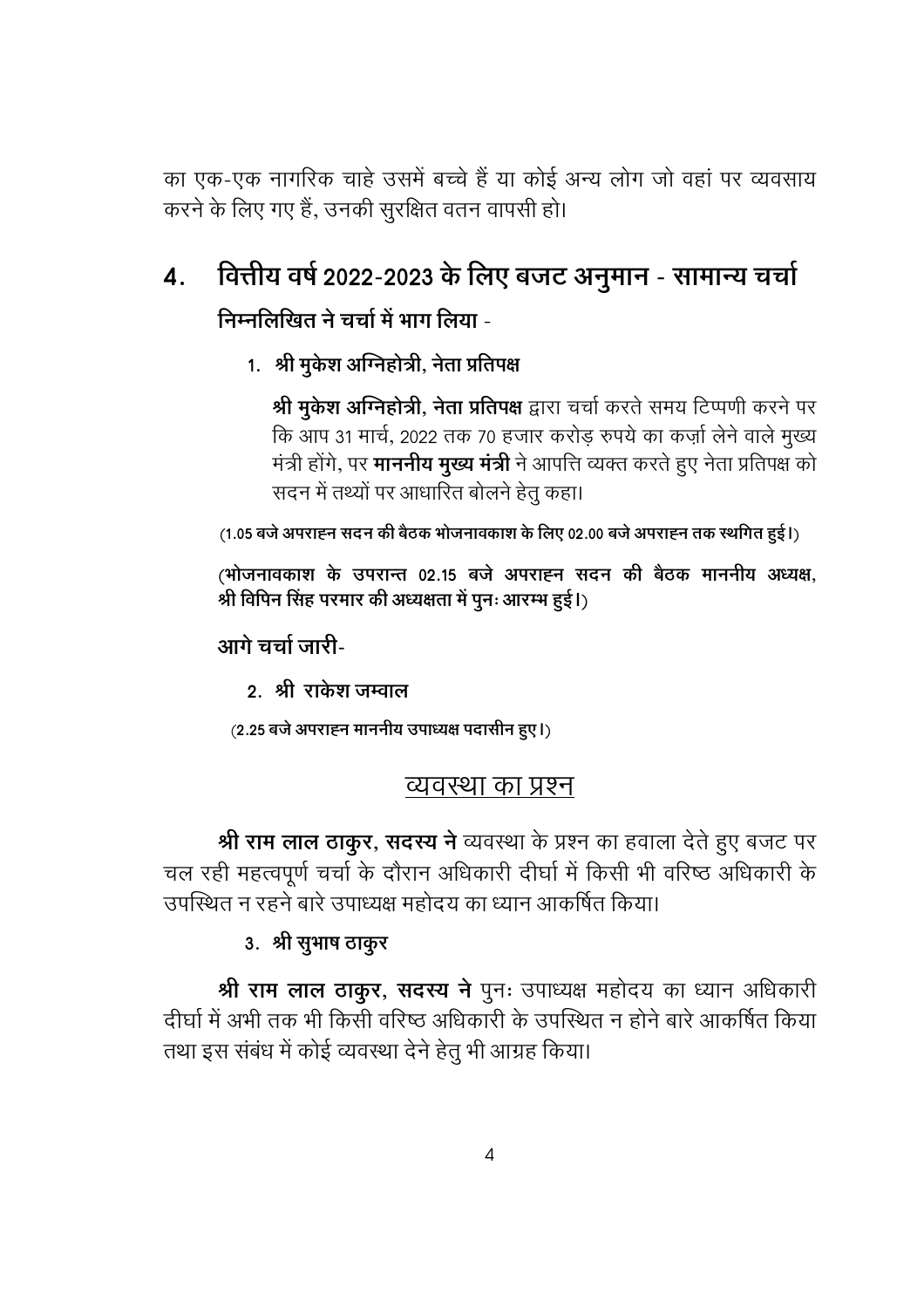संसदीय कार्यमंत्री ने अवगत करवाया कि मुख्य सचिव को इस बारे में संदेश भिजवा दिया है तथा अध्यक्ष महोदय को भी सूचित कर दिया गया है।

4 श्री जगत सिंह नेगी

श्री जगत सिंह नेगी, सदस्य द्वारा चर्चा के दौरान पेट्रोल की कीमतों पर बोलते हुए माननीय प्रधानमंत्री पर टिप्पणी करने पर संसदीय कार्यमंत्री ने आपत्ति दर्ज़ करते हुए उन्हें सदन में इस तरह की भाषा का प्रयोग करने व प्रधानमंत्री जी का मज़ाक उड़ाने पर माफी मांगने हेतू कहा। उन्होंने उपाध्यक्ष महोदय से भी आग्रह किया कि प्रधानमंत्री जी के खिलाफ बोले गए शब्दों को कार्यवाही से निकाल दिया जाए।

**उपाध्यक्ष महोदय** ने कहा कि यदि कार्यवाही में कोई असंसदीय शब्द आया होगा तो उसे कार्यवाही से निकाल दिया जाएगा।

**माननीय मुख्य मंत्री** ने नाराज़गी व्यक्त करते हुए कहा कि माननीय सदस्य का शब्दों और व्यवहार पर कोई संयम नहीं है। प्रधानमंत्री जी केवल देश के ही नहीं बल्कि पूरी दुनिया के लोकप्रिय नेता हैं इसलिए उनके विरुद्ध किसी भी तरह की टिका-टिप्पणी करना उचित नहीं है।

**श्री मुकेश ओग्नेहोत्री, नेता प्रतिपक्ष** ने स्पष्ट किया कि माननीय सदस्य द्वारा किसी भी प्रकार के असंसदीय शब्द का प्रयोग माननीय प्रधानमंत्री जी के विरुद्ध नहीं किया गया है और इस बात की पुष्टि रिकॉर्ड चैक करके की जा सकती है।

```
(इस बात पर दोनों पक्षों के बीच कुछ देर तक नोकझोंक होती रही<sub>)</sub>
```
(03.15 बजे अपराह्न माननीय अध्यक्ष पदासीन हुए)

**माननीय अध्यक्ष** ने व्यवस्था देते हुए कहा कि वे रिकॉर्ड चैक कर लेंगे और यदि किसी तरह के असंसदीय शब्द का प्रयोग हुआ होगा तो उसको कार्यवाही से निकालेंगे। उन्होंने श्री जगत सिंह नेगी जी को बजट तक ही अपनी चर्चा को सीमित रखने की भी हिदायत दी।

- 5. श्री परमजीत सिंह
- <u>6. श्री बलबीर सिंह वर्मा</u>

(04.25 बजे अपराहन माननीय उपाध्यक्ष पदासीन हुए।)